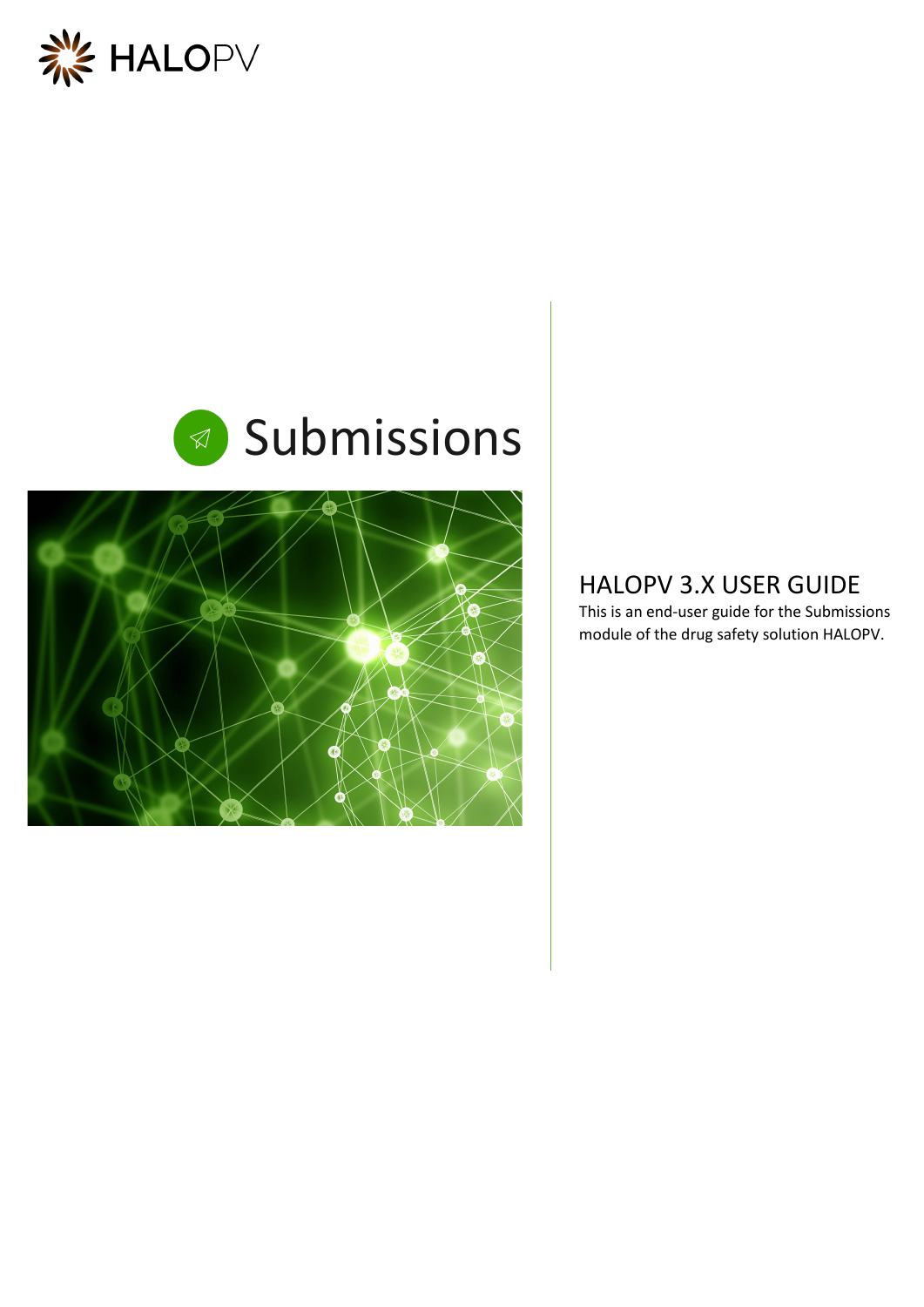## Contents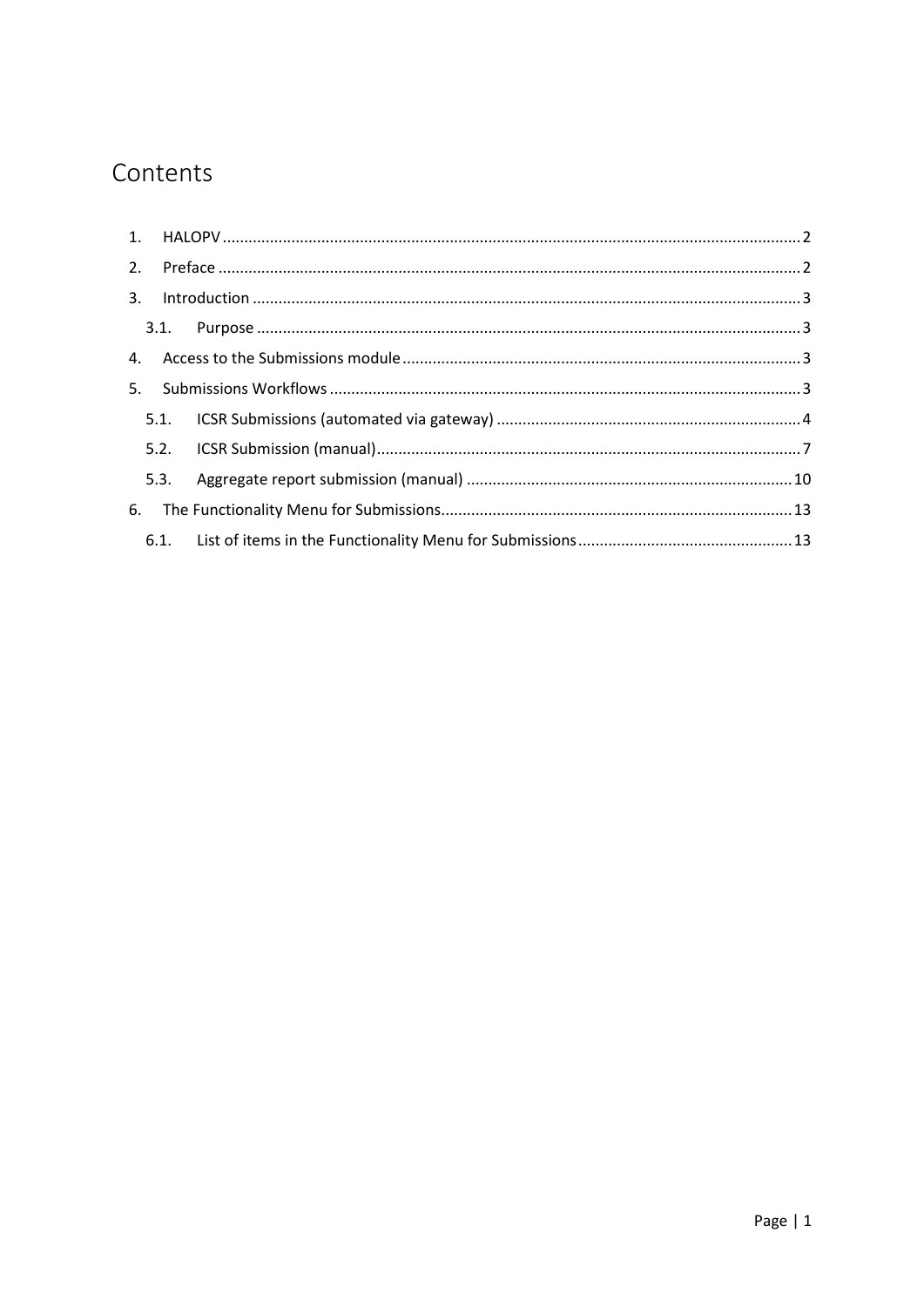# <span id="page-2-0"></span>**1.HALOPV**

User Manual - Release 3.0 (JUNE 2021)

This software and related documentation are provided under a license agreement containing restrictions on use and disclosure and are protected by intellectual property laws. Except as expressly permitted in your license agreement or allowed by law, you may not use, copy, reproduce, translate, broadcast, modify, license, transmit, distribute, exhibit, perform, publish, or display any part, in any form, or by any means. Reverse engineering, disassembly, or de-compilation of this software, unless required by law for interoperability, is prohibited.

The information contained herein is subject to change without notice and is not warranted to be error-free. If you find any errors, please report them to us in writing.

# <span id="page-2-1"></span>**2.Preface**

The latest product information including release notes for HALOPV is available at

<https://www.halopv.com/>

#### **Insife Support**

Insife Support team can be reached out at [Support@insife.com](mailto:Support@insife.com)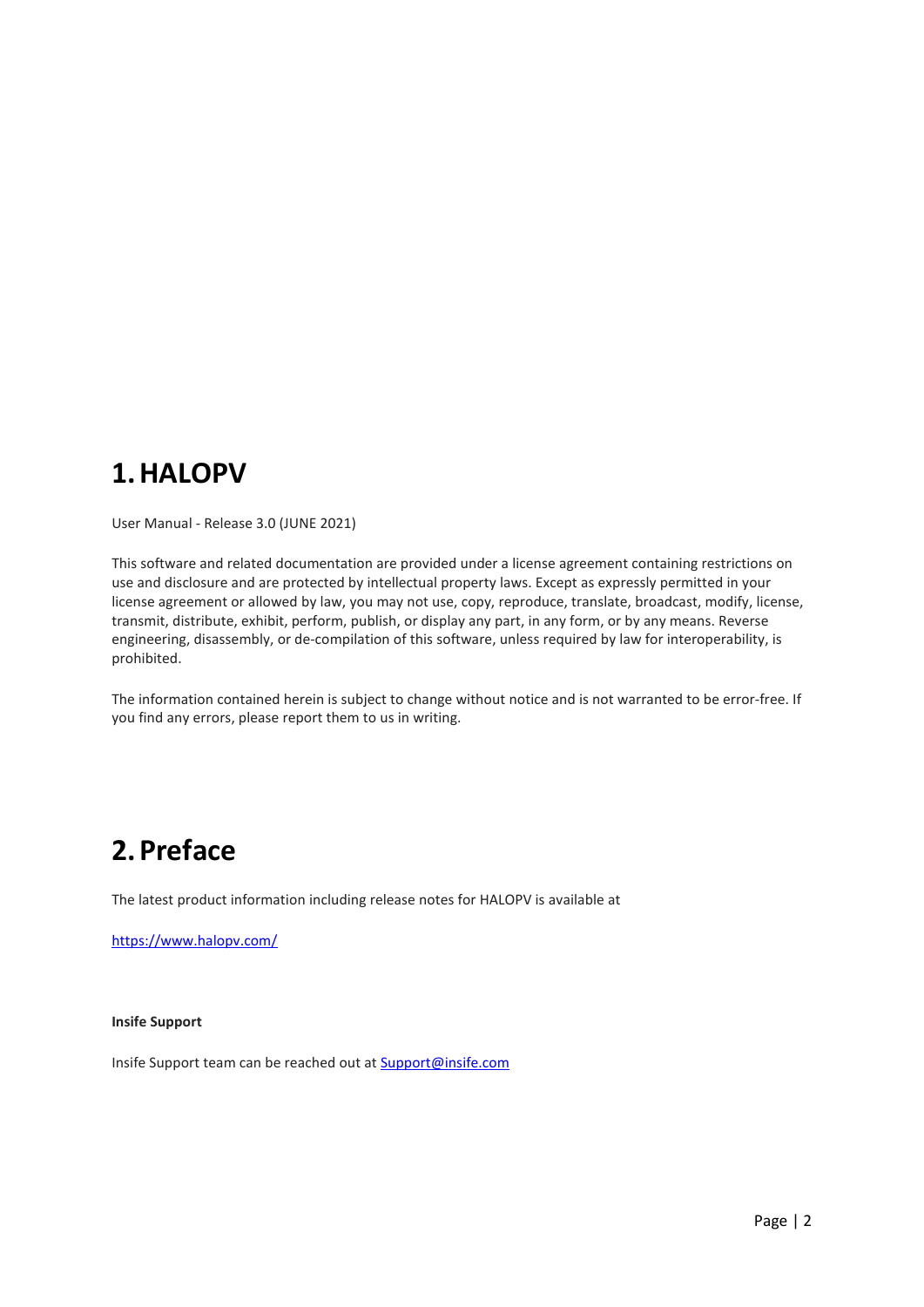# <span id="page-3-0"></span>**3.Introduction**

### <span id="page-3-1"></span>**3.1. Purpose**

This User Manual describes the process workflows for submissions in HALOPV. **Submissions** is a module in the HALOPV application and is a toolbox for managing submissions of ICSRs and aggregate reports. The Submissions module allows users to submit/receive and track acknowledgments via an integrated gateway or secure links to partners and affiliates. Submit reports according to regulations in different territories to meet local regulatory expectations.

### <span id="page-3-2"></span>**4.Access to the Submissions module**

The **Submissions** module includes all available process workflows concerning creation and management of submissions records, including automated and manual workflows; The submissions records are typically setup as "child" records of the ICSR or aggregate report, as one ICSR or aggregate report may lead to multiple submissions. (See also separate manual on **ICSRs** and **Aggregate Reports**)

On the left menu, you will find a list of Processes available for your user profile. Please select **Submissions.** If you do not see the menu item, please consult your User Administrator, as the access granting role is then not set up for you.

| $D\!\!\!\!\!\Sigma$ Products            |                                                                                                                                                                                     |
|-----------------------------------------|-------------------------------------------------------------------------------------------------------------------------------------------------------------------------------------|
| $D\!\!\!\!\!\Sigma$ ICSR(s)             |                                                                                                                                                                                     |
| <b>D</b> > PSMF Management              | <b>Submissions</b>                                                                                                                                                                  |
| <b>DD</b> Signal Management             |                                                                                                                                                                                     |
| <b>D</b> Requirements Intelligence      | The Submissions Module allows users to submit/receive and track acknowledgments via an integrated gateway or secure links to partners and affiliates. Submit reports according<br>Ŧ |
| <b>D</b> >> Risk Management             | to regulations in different territories to meet local regulatory expectations.                                                                                                      |
| <b>DO</b> Data Collection Programs      |                                                                                                                                                                                     |
| <b>DO</b> Communications / Interactions | Available workflows<br><b>Functionality menu</b>                                                                                                                                    |
| <b>D</b> Quality Management             | $\oplus$                                                                                                                                                                            |
| <b>DD</b> Literature Monitoring         | <b>EB</b> Submission overview                                                                                                                                                       |
| <b>D</b> Customer Complaints            | <b>DO</b> ICSR Submission (Automated via gateway)                                                                                                                                   |
| Device Vigilance                        | <b>D</b> ICSR Submission (Manual)                                                                                                                                                   |
| Submissions                             | <b>DO</b> Aggregate Submission (Manual)                                                                                                                                             |

There are two overall functionality sets for every module**, Workflows**, see section [5](#page-3-3) and the **Functionality menu,** see section [6.](#page-13-0) 

# <span id="page-3-3"></span>**5. Submissions Workflows**

Once clicking **Submissions**, you will find the **Available workflows** of the Submissions module (may vary based on configuration). This section will run through each of the workflows and associated forms and actions of the standard configuration.

*N.B. As a general note, workflows in HALOPV are highly configurable, hence your HALOPV implementation may have other workflows and actions than portrayed in this manual.*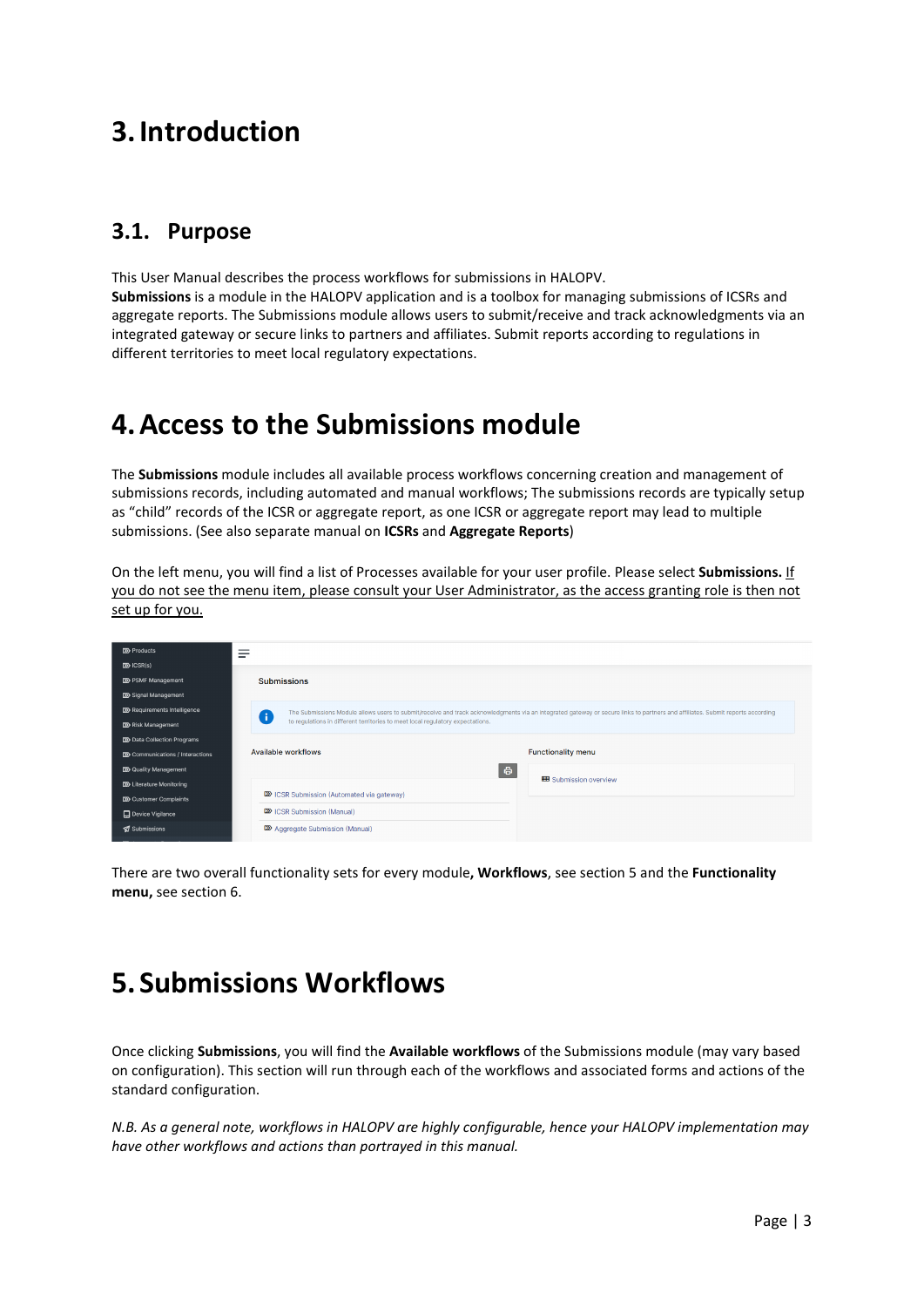### <span id="page-4-0"></span>**5.1. ICSR Submissions (automated via gateway)**

Purpose of the workflow: Automatic submission of a record. Generate and track ICSRs submitted by gateway route - including automatic acknowledgment receipts.

Let's select **ICSR Submission (automated via gateway).** By clicking, you will have an overview of all the ongoing records that are being processed through the workflow.

Click a **Record ID** to proceed. When clicking on a **Record ID**, a new window will open, showing the process workflow and the steps to follow.

#### **5.1.1. Create a New Record for ICSR Submissions (automated via gateway)**

An ICSR Submissions record can be created from multiple routes.

- It can be created from the parent ICSR (using a "Create Submission record" action when in the Submission workflow state). The Submission record will automatically be a "child" to the "parent" ICSR record.
- HALOPV's Requirements Intelligence module also provides capabilities to automatically schedule (produce one or more records by automatic means) when the ICSR is in the Submission workflow step. The Submission record(s) will automatically be a "child" to the "parent" ICSR record.
- It can also be created from another system like Argus Safety or ARISg if you have these tools integrated with HALOPV.

Or it can be directly created here: To create a new record, click **Create from wizard** (can also be called **Create new** depending on configuration).

*N.B. you should consider if the submission reporting destination allows for automatic via gateway submissions (typically E2B / XML) or if the submission reporting destination only allows for manual submissions, like emails / CIOMS PDF report etc. If the latter is the case, please see[. 5.2](#page-7-0) (ICSR Submission (manual))*

#### **5.1.1.1. Set the record's basic data**

The **Record Title** is the identifier of the submission record you are about to create. It will not be visible in the actual report, so it is for your internal reference.

The **Record Type** must also be set, default options include a long list of format options (actual list may vary from the screenshot)

| Record Type<br>$\checkmark$                  |  |
|----------------------------------------------|--|
|                                              |  |
| <b>CIOMS</b>                                 |  |
| CIOMS and EU MIR (Combination products only) |  |
| $E2B$ XML $(R2)$                             |  |
| E2B XML (R3 KOREA)                           |  |
| $E2B$ XML $(R3)$                             |  |
| EU MIR                                       |  |
| Local format                                 |  |
| MedWatch 3500A Device (eMDR)                 |  |
| Other                                        |  |
| US FDA MedWatch 3500A Drug                   |  |

You can in this screen also set the due date (**Master Duedate**). If you do not set a date, the system will set a default value based on the configuration.

*N.B. for submissions that have been auto-scheduled by HALOPV (or via Argus Safety / ARISg integration), the scheduler will calculate the proper due date. This calculation is based on latest case receipt date from the ICSR and the timelines entered in the Requirement Intelligence module, in a rule (record) that the system matched in the criteria with the ICSR with and hence decided to schedule the submission record on.*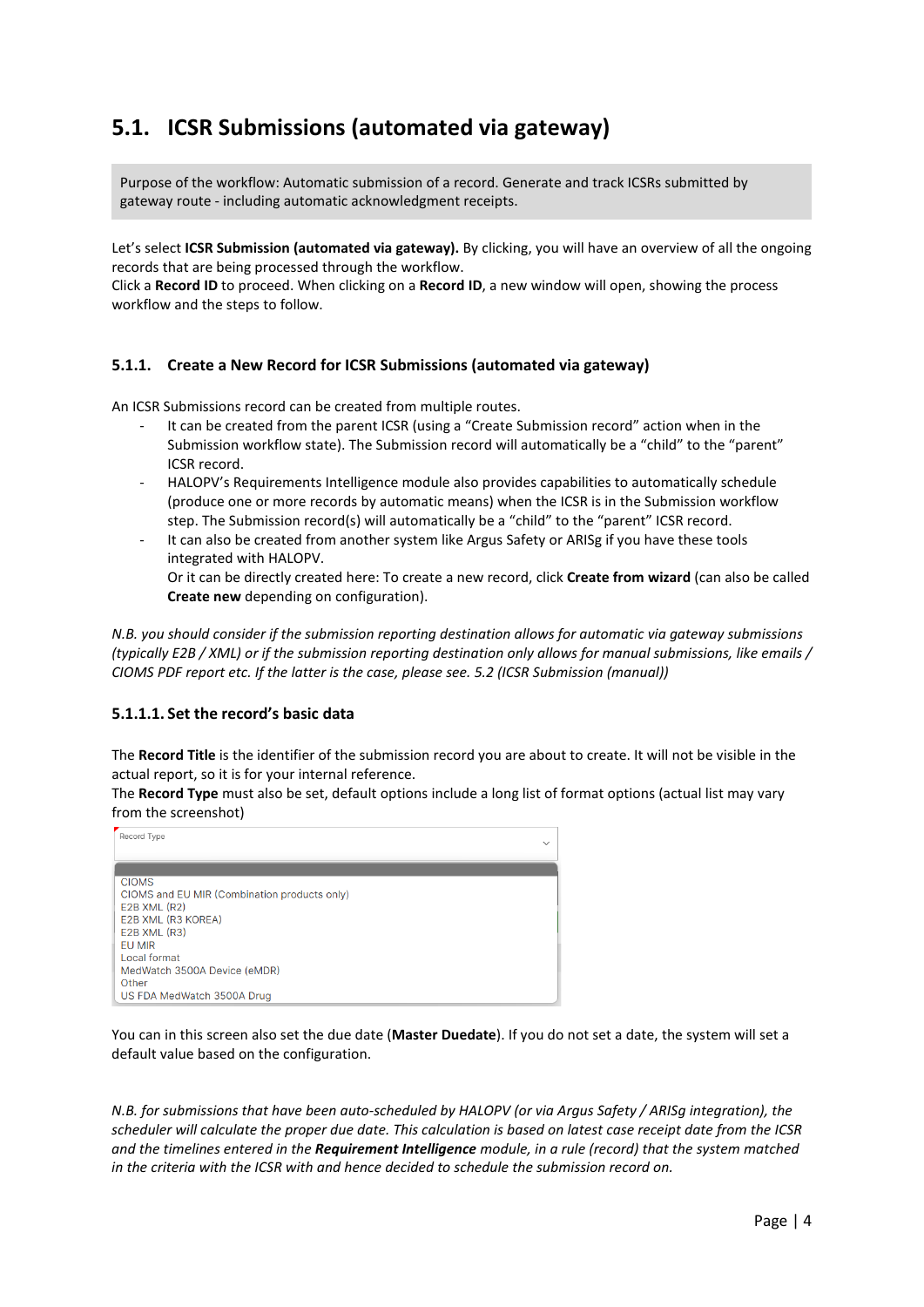*N.B. For a submission record, you will also want to set the Reporting destination. This is done after the record is created. Here, you can click the More (…) menu, select basic information and here you can set the Reporting to via a dropdown. The Reporting destinations listed are all the Entities where the Reporting Destination? Tick box has been set to "Yes". This is not necessary for submission records that have been auto-scheduled, or created from an integration to Argus Safety or ARISg (in those cases, the destination will already have been set).*

#### **5.1.2. Working with the ICSR submissions (automated via gateway) records in the view/edit record screen**

No matter if you are creating a new record or clicking on an existing record from the records list, you will get to the same screen called **View/edit record**.

The **Record and task information** section of the view/edit record screen will indicate what is expected of the user, e.g. activities to be performed in the workflow task. The **Top workflow navigation bar** will indicate where in the workflow (which task step) your record is currently. If there is no workflow in the top of the screen, it is because the record has been completed.

You can access the More (…) menu, marked with three dots in the top right section of the view / edit screen. By selecting **Print**, you can at any time generate a draft **CIOMS** of the ICSR or select from other print templates. For other options in the More (…) menu, please see the *General features of HALOPV* manual.

N.B. The automated workflow may not have any access for end-users to change anything, depending on configuration.

#### **5.1.3. The ICSR Submission (automated via gateway) workflow**

The default workflow for the ICSR Submission (automated via gateway) workflow is:



This also means that records will start in the **Generate** task step and the last step is **Complete.** It should be noted that the configuration of the workflow may vary, as the tasks are configurable using the **Application management** part of HALOPV (requires Application admin roles).

The configured actions for the task are listed to the right of the screen in the **Task Activities** section. The Task activities include both **Link** actions (links to functionality) and **Form** actions (opens forms for capturing of information). For ICSR Submissions (automated via gateway), the default list of actions is described in the following section:

#### **5.1.4. Task activities for ICSR Submissions (automated via gateway) records**

N.b. The workflow is typically automated, not leaving a lot of actions to the users. The ones that may be needed to know about are listed below:

| Name of Activity        | Type | Description                                                   |
|-------------------------|------|---------------------------------------------------------------|
|                         |      |                                                               |
| Re-run the current task | Link | Re-runs the current task again, including automators that may |
| <u>step</u>             |      | be on the step. For the ICSR submissions (automated via       |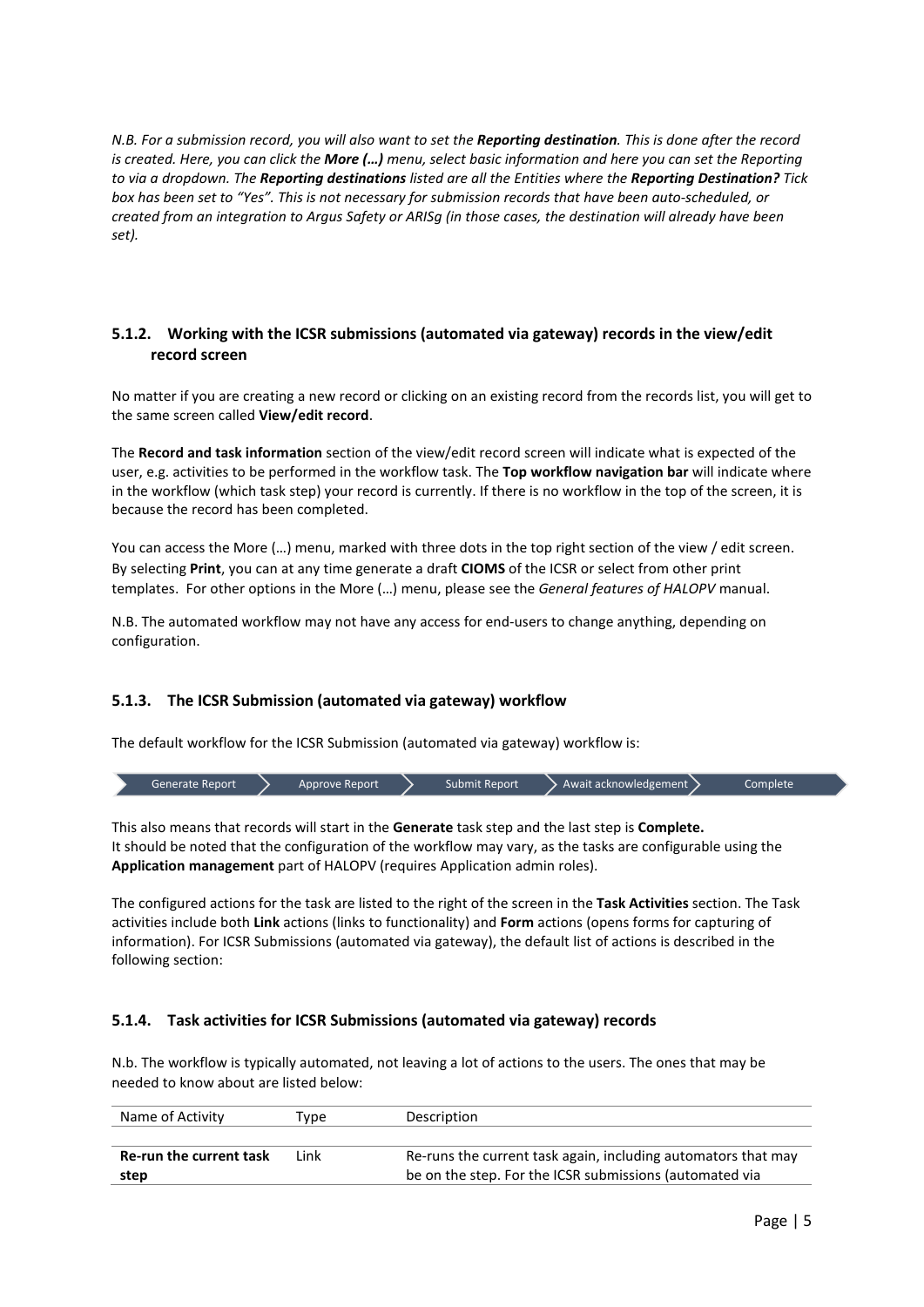|      | gateway), when in the Generate report task step, this includes<br>the automatic generation of the output file for submission<br>(e.g. E2B XML). The re-run task is particularly useful if the                                                                                                                                                                                                                                                                                                                                                                                                                                                                                                                                                                                                                                                                                                                                                                                                                                                                                                                                                                                                                                                                                                                                                      |
|------|----------------------------------------------------------------------------------------------------------------------------------------------------------------------------------------------------------------------------------------------------------------------------------------------------------------------------------------------------------------------------------------------------------------------------------------------------------------------------------------------------------------------------------------------------------------------------------------------------------------------------------------------------------------------------------------------------------------------------------------------------------------------------------------------------------------------------------------------------------------------------------------------------------------------------------------------------------------------------------------------------------------------------------------------------------------------------------------------------------------------------------------------------------------------------------------------------------------------------------------------------------------------------------------------------------------------------------------------------|
|      | generation has previously failed, e.g. due to missing<br>information in the parent ICSR record. Or if created without a<br>link to an ICSR.                                                                                                                                                                                                                                                                                                                                                                                                                                                                                                                                                                                                                                                                                                                                                                                                                                                                                                                                                                                                                                                                                                                                                                                                        |
|      | N.B. if a submission record is marked with an alert triangle in<br>the Obs column, corrections are needed in order to progress<br>the record. After making the corrections to the ICSR, go back<br>to the Submission record and use the Re-run the current task<br>step button.                                                                                                                                                                                                                                                                                                                                                                                                                                                                                                                                                                                                                                                                                                                                                                                                                                                                                                                                                                                                                                                                    |
| Form | Allows the user to select the exact ICSR record that should be<br>the parent of the Submission. This is important since the<br>submission record will generate against the data / forms in the<br>parent.                                                                                                                                                                                                                                                                                                                                                                                                                                                                                                                                                                                                                                                                                                                                                                                                                                                                                                                                                                                                                                                                                                                                          |
| Link | Takes the user to the Attachments screen. This allows for<br>reviewing the automatically created file for submission, or to<br>upload you own submission file. If you upload your own file,<br>you can afterwards complete the task in order to progress the<br>workflow to next task.                                                                                                                                                                                                                                                                                                                                                                                                                                                                                                                                                                                                                                                                                                                                                                                                                                                                                                                                                                                                                                                             |
| Form | Allows for viewing the status of the submission record,<br>including data elements ordered in tabs:<br>Submissions details (Submission task deadline, Actual<br>Submission date, Authority confirmation date)<br>Scheduling details (Submission version, case number, country<br>of occurrence, event (LLT), seriousness, listedness,<br>relatedness, nullification/amendment etc.)<br>Privacy and blinding (Generate blinded, generate without<br>Personal identifiable information)<br>Transmission details (ID, acknowledgement date, submission<br>status code, submission status message)<br>For the automatic via gateway workflow, the transmissions<br>details are automatically populated.<br>N.B. The scheduling details tab must be filled out manually in<br>case the submission is setup manually and also should be part<br>of aggregate reports like the US PADER, as the PADER needs<br>this tab to determine the submissions place in the PADER.<br>N.B. The Submissions details tab can also be used for marking<br>why a submission is not needed. In case you click the No<br>submission tickbox, mandatory reason fields will appear. If the<br>No submission tickbox is set, you can complete the task and<br>the following steps will be omitted, i.e. no submission will<br>occur, but the record will still be available. |
|      |                                                                                                                                                                                                                                                                                                                                                                                                                                                                                                                                                                                                                                                                                                                                                                                                                                                                                                                                                                                                                                                                                                                                                                                                                                                                                                                                                    |

### **5.1.5. Completing a Task and Sending it Forward**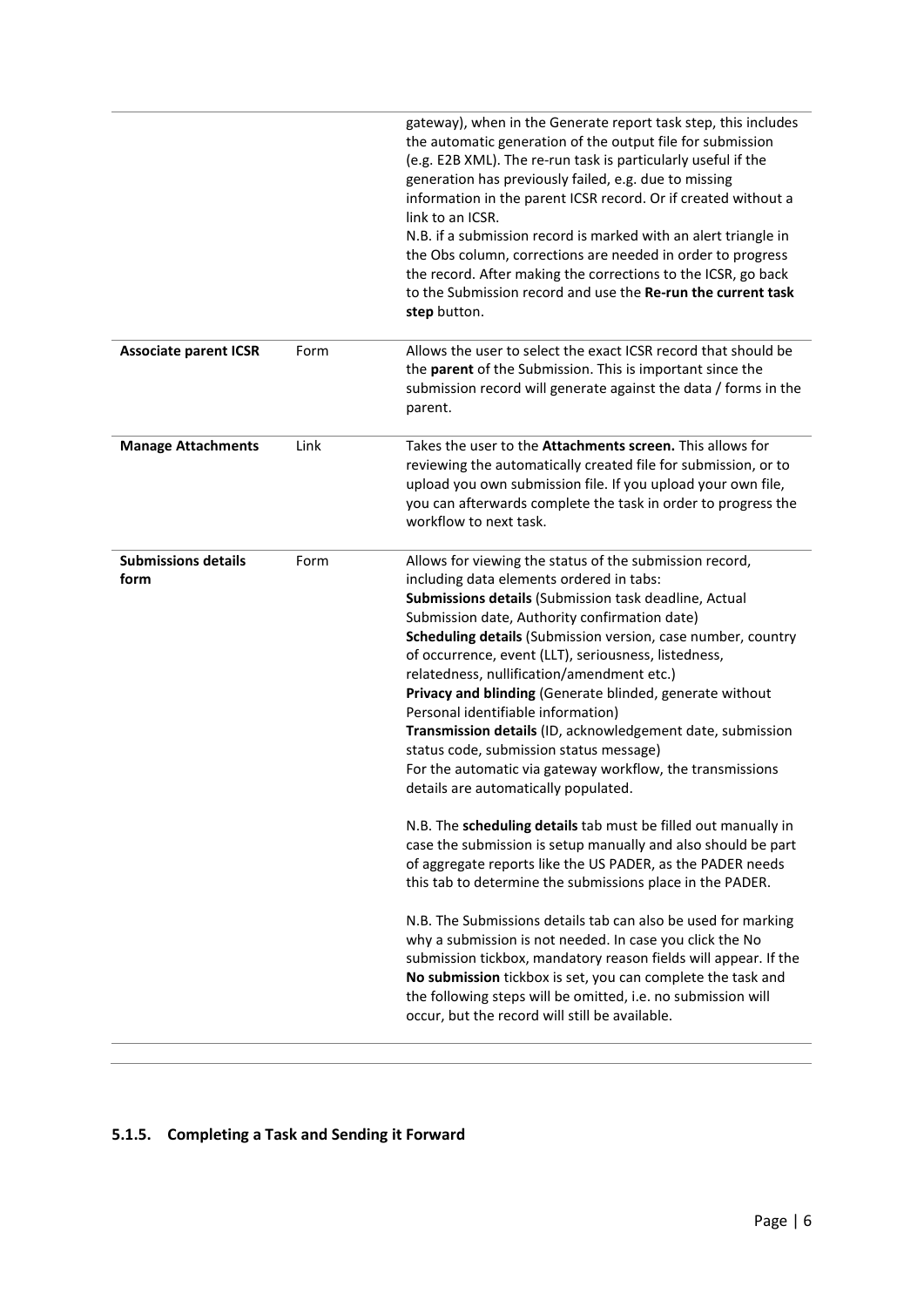Once you have finished reviewing/entering the data and completed the assigned tasks, click on **Complete task** to send the report forward. When clicking on **Complete task**, the task proceeds to the next step in the workflow. If you are in the last workflow task step, the record will now be in "Complete" state.

#### **5.1.6. Re-initiating a Completed record**

Next time editing is needed of a completed record, click the **Initiate Workflow** button. The record will now be lifted to a new revision number, and it will travel through the workflow again.

### <span id="page-7-0"></span>**5.2. ICSR Submission (manual)**

Purpose of the workflow: Manual tracking of a submission record. Generate and track ICSRs submitted by manual means and ensure users are entering submission dates etc.

Let's select **ICSR Submission (manual).** By clicking, you will have an overview of all the ongoing records that are being processed through the workflow.

Click a **Record ID** to proceed. When clicking on a **Record ID**, a new window will open, showing the process workflow and the steps to follow.

#### **5.2.1. Create a New Record for ICSR Submission (manual)**

An ICSR Submissions record can be created from multiple routes.

- It can be created from the parent ICSR (using a "Create Submission record" action when in the Submission workflow state). The Submission record will automatically be a "child" to the "parent" ICSR record.
- HALOPV's Requirements Intelligence module also provides capabilities to automatically schedule (produce one or more records by automatic means) when the ICSR is in the Submission workflow step. The Submission record(s) will automatically be a "child" to the "parent" ICSR record.
- It can also be created from another system like Argus Safety or ARISg if you have these tools integrated with HALOPV. Or it can be directly created here: To create a new record, click **Create from wizard** (can also be called

**Create new** depending on configuration).

*N.B. It should be considered if your business process allows for creating an submissions record directly in the ICSR Submission (manual) workflow, or if it should be mandatory to take it through the ICSR Processing workflow first. It can be configured to only allow creation in the ICSR Processing workflow in the Application management part of HALOPV.*

#### **5.2.1.1. Set the record's basic data**

The **Record Title** is the identifier of the submission record you are about to create. It will not be visible in the actual report, so it is for your internal reference.

The **Record Type** must also be set, default options include a long list of format options (actual list may vary from the screenshot)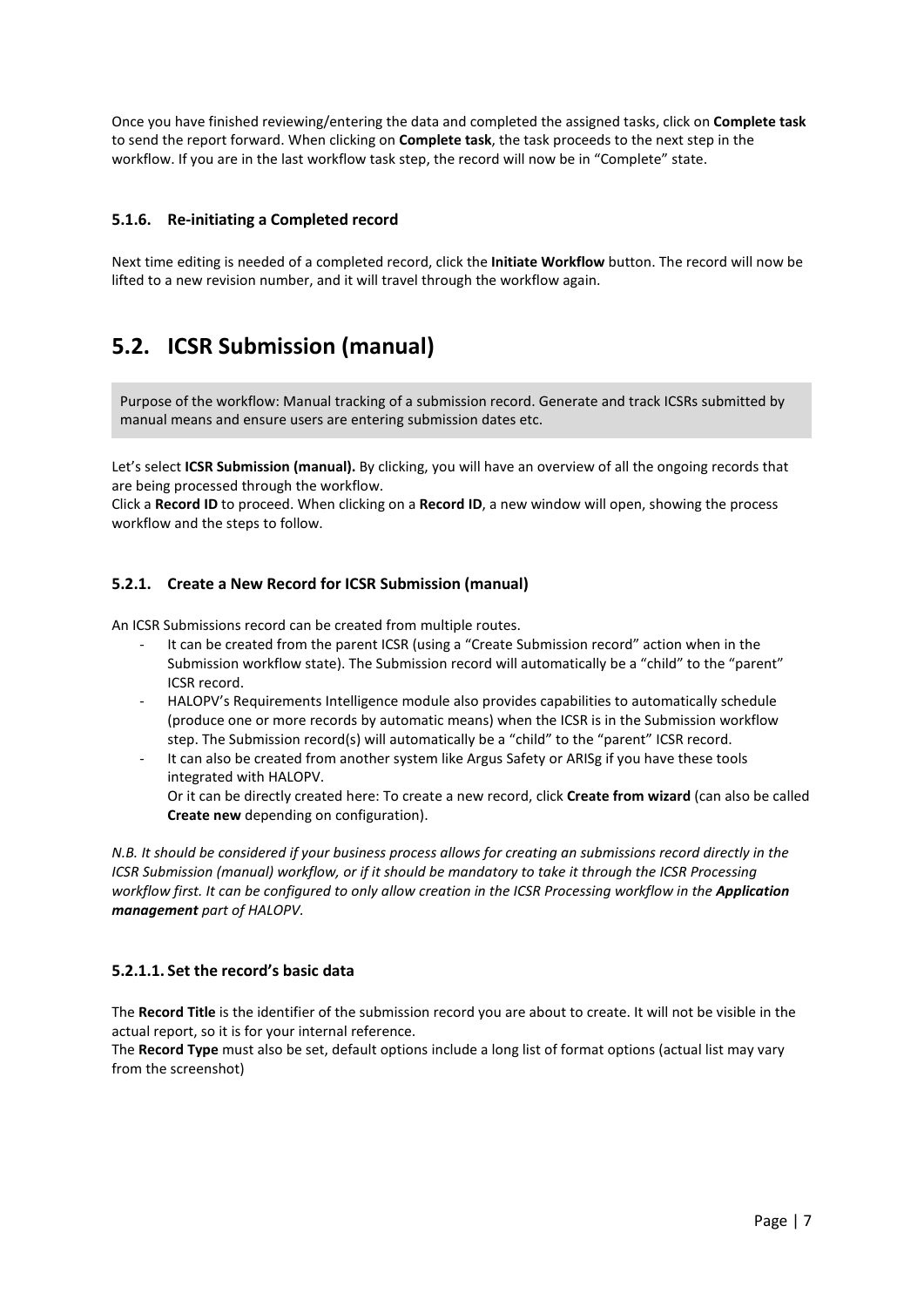| Record Type                                                                                                                                                                                                                    | $\checkmark$ |
|--------------------------------------------------------------------------------------------------------------------------------------------------------------------------------------------------------------------------------|--------------|
| <b>CIOMS</b><br>CIOMS and EU MIR (Combination products only)<br>$E2B$ XML $(R2)$<br>E2B XML (R3 KOREA)<br>E2B XML (R3)<br><b>EU MIR</b><br>Local format<br>MedWatch 3500A Device (eMDR)<br>Other<br>US FDA MedWatch 3500A Drug |              |

You can in this screen also set the due date (**Master Duedate**). If you do not set a date, the system will set a default value based on the configuration.

*N.B. for submissions that have been auto-scheduled by HALOPV (or via Argus Safety / ARISg integration), the scheduler will calculate the proper due date. This calculation is based on latest case receipt date from the ICSR and the timelines entered in the Requirement Intelligence module, in a rule (record) that the system matched in the criteria with the ICSR with and hence decided to schedule the submission record on.*

*N.B. For a submission record, you will also want to set the Reporting destination. This is done after the record is created. Here, you can click the More (…) menu, select basic information and here you can set the Reporting to via a dropdown. The Reporting destinations listed are all the Entities where the Reporting Destination? Tick box has been set to "Yes". This is not necessary for submission records that have been auto-scheduled, or created from an integration to Argus Safety or ARISg (in those cases, the destination will already have been set).*

#### **5.2.2. Working with the ICSR submissions (manual) records in the view/edit record screen**

No matter if you are creating a new record or clicking on an existing record from the records list, you will get to the same screen called **View/edit record**.

The **Record and task information** section of the view/edit record screen will indicate what is expected of the user, e.g. activities to be performed in the workflow task. The **Top workflow navigation bar** will indicate where in the workflow (which task step) your record is currently. If there is no workflow in the top of the screen, it is because the record has been completed.

You can access the More (…) menu, marked with three dots in the top right section of the view / edit screen. By selecting **Print**, you can at any time generate a draft **CIOMS** of the ICSR or select from other print templates. For other options in the More (…) menu, please see the *General features of HALOPV* manual.

N.B. The automated workflow may not have any access for end-users to change anything, depending on configuration.

#### **5.2.3. The ICSR Submission (manual) workflow**

The default workflow for the ICSR Submission (manual) workflow is:

Generate Report  $\sum$  Setup/Verify submission  $\sum$  Enter submission details

This also means that records will start in the **Generate** task step and the last step is **Enter submission details.** It should be noted that the configuration of the workflow may vary, as the tasks are configurable using the **Application management** part of HALOPV (requires Application admin roles).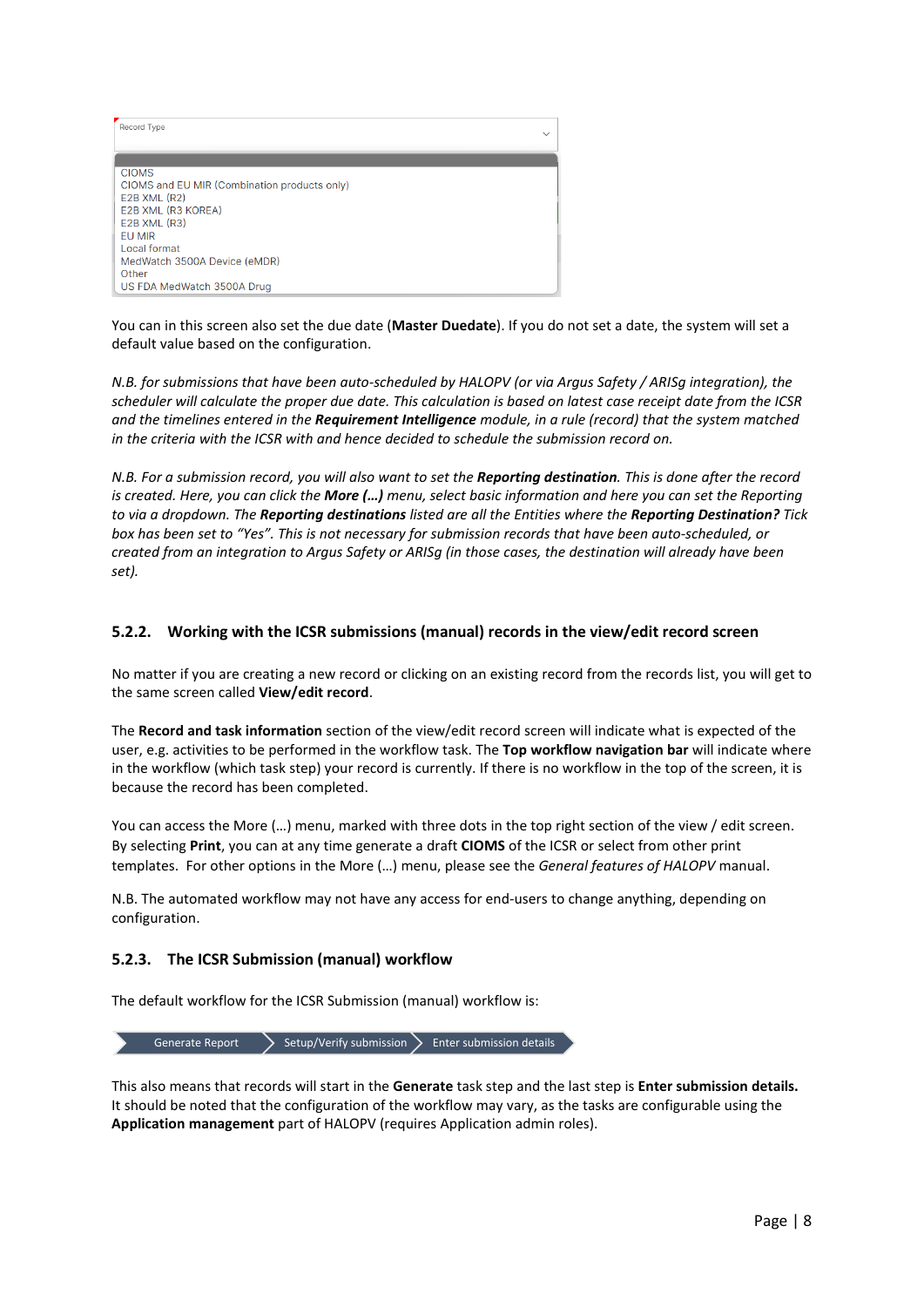The configured actions for the task are listed to the right of the screen in the **Task Activities** section. The Task activities include both **Link** actions (links to functionality) and **Form** actions (opens forms for capturing of information). For ICSR Submissions (manual), the default list of actions is described in the following section:

#### **5.2.4. Task activities for ICSR Submissions (manual) records**

N.b. The first step in the workflow, **Generate report**, is typically automated, not leaving a lot of actions to the users. In case of generation failure, you can either use the Re-run the current task step action (see below table) The ones that may be needed to know about are listed below:

| Name of Activity                   | Type | Description                                                                                                                                                                                                                                                                                                                                                                                                                                                                                                                                                                                                                                                                                                                                                 |
|------------------------------------|------|-------------------------------------------------------------------------------------------------------------------------------------------------------------------------------------------------------------------------------------------------------------------------------------------------------------------------------------------------------------------------------------------------------------------------------------------------------------------------------------------------------------------------------------------------------------------------------------------------------------------------------------------------------------------------------------------------------------------------------------------------------------|
|                                    |      |                                                                                                                                                                                                                                                                                                                                                                                                                                                                                                                                                                                                                                                                                                                                                             |
| Re-run the current task<br>step    | Link | Re-runs the current task again, including automators that may<br>be on the step. For the ICSR submissions (automated via<br>gateway), when in the Generate report task step, this includes<br>the automatic generation of the output file for submission<br>(e.g. E2B XML). The re-run task is particularly useful if the<br>generation has previously failed, e.g. due to missing<br>information in the parent ICSR record. Or if created without a<br>link to an ICSR.<br>N.B. if a submission record is marked with an alert triangle in<br>the Obs column, corrections are needed in order to progress<br>the record. After making the corrections to the ICSR, go back<br>to the Submission record and use the Re-run the current task<br>step button. |
| <b>Associate parent ICSR</b>       | Form | Allows the user to select the exact ICSR record that should be<br>the parent of the Submission. This is important since the<br>submission record will generate against the data / forms in the<br>parent.                                                                                                                                                                                                                                                                                                                                                                                                                                                                                                                                                   |
| Generate report                    | Link | Allows the user to select a template, e.g. CIOMS or E2B and<br>also specify the output format (MS Word or PDF), as well as<br>determine if the file should be placed in HALOPV or in a<br>Working folder (associated folder in Sharepoint / Onedrive).                                                                                                                                                                                                                                                                                                                                                                                                                                                                                                      |
| <b>Manage Attachments</b>          | Link | Takes the user to the Attachments screen. This allows for<br>reviewing the automatically created file for submission, or to<br>upload you own submission file. If you upload your own file,<br>you can afterwards complete the task in order to progress the<br>workflow to next task.                                                                                                                                                                                                                                                                                                                                                                                                                                                                      |
| <b>Submissions details</b><br>form | Form | Allows for adding/viewing the status of the submission record,<br>including data elements ordered in tabs:<br>Submissions details (Submission task deadline, Actual<br>Submission date, Authority confirmation date)<br>Scheduling details (Submission version, case number, country<br>of occurrence, event (LLT), seriousness, listedness,<br>relatedness, nullification/amendment etc.)<br>Privacy and blinding (Generate blinded, generate without<br>Personal identifiable information)<br>Transmission details (ID, acknowledgement date, submission<br>status code, submission status message)<br>For the automatic via gateway workflow, the transmissions<br>details are automatically populated.                                                  |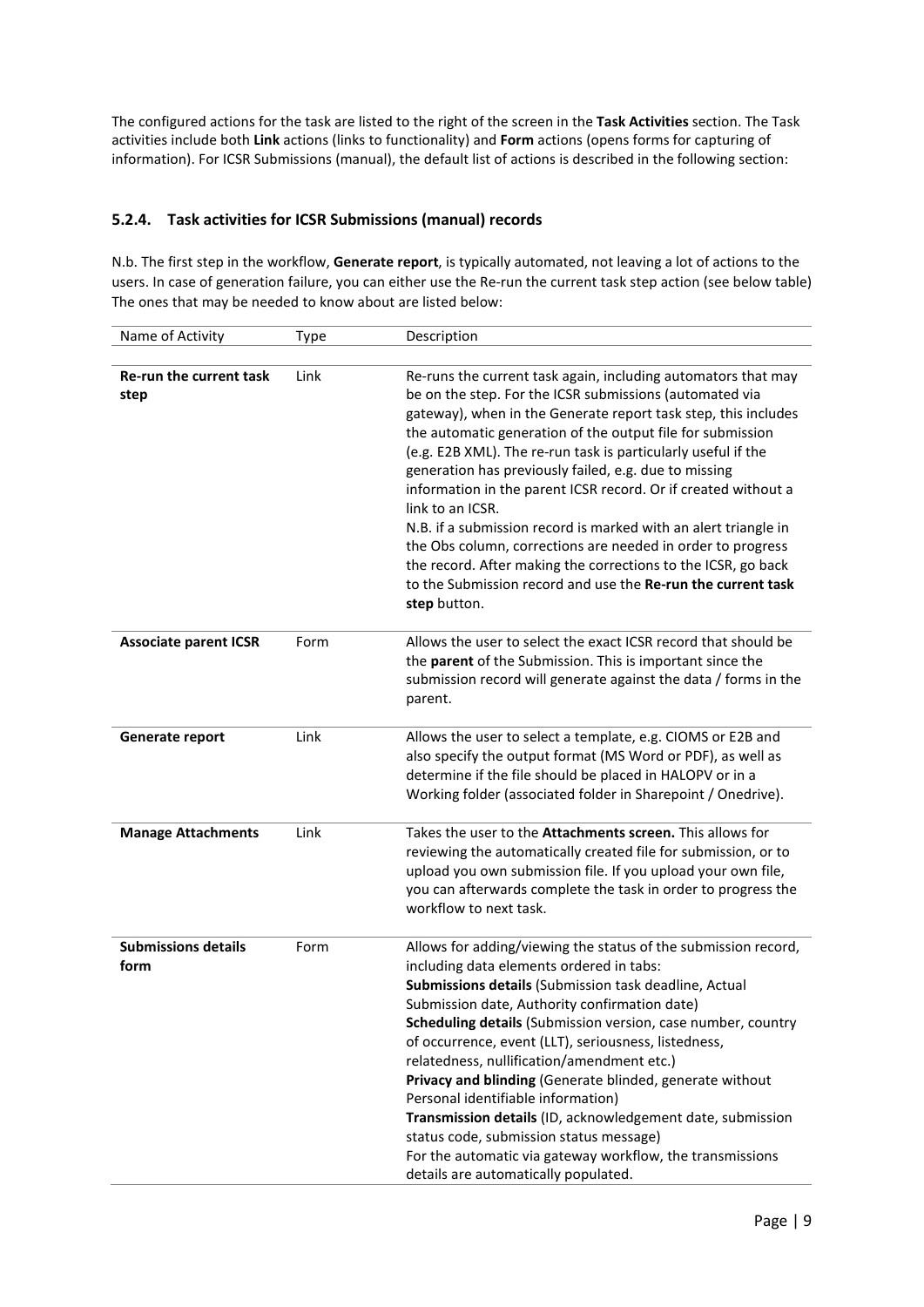N.B. The **scheduling details** tab must be filled out manually in case the submission is setup manually and also should be part of aggregate reports like the US PADER, as the PADER needs this tab to determine the submissions place in the PADER.

N.B. The Submissions details tab can also be used for marking why a submission is not needed. In case you click the No submission tickbox, mandatory reason fields will appear. If the **No submission** tickbox is set, you can complete the task and the following steps will be omitted, i.e. no submission will occur, but the record will still be available.

#### **5.2.5. Completing a Task and Sending it Forward**

Once you have finished reviewing/entering the data and completed the assigned tasks, click on **Complete task** to send the report forward. When clicking on **Complete task**, the task proceeds to the next step in the workflow. If you are in the last workflow task step, the record will now be in "Complete" state.

#### **5.2.6. Re-initiating a Completed record**

Next time editing is needed of a completed record, click the **Initiate Workflow** button. The record will now be lifted to a new revision number, and it will travel through the workflow again.

### <span id="page-10-0"></span>**5.3. Aggregate report submission (manual)**

Purpose of the workflow: Manual tracking of a submission record. Generate and track aggregate reports submitted by manual means and ensure users are entering submission dates etc.

Let's select **Aggregate Report Submission (manual).** By clicking, you will have an overview of all the ongoing records that are being processed through the workflow.

Click a **Record ID** to proceed. When clicking on a **Record ID**, a new window will open, showing the process workflow and the steps to follow.

#### **5.3.1. Create a New Record for Aggregate report Submission (manual)**

An Aggregate report Submissions record can be created from multiple routes.

- It can be created from the parent Aggregate report (using a "Create Submission record" action when in the Submission workflow state). The Submission record will automatically be a "child" to the "parent" Aggregate report record.
- Or it can be directly created here: To create a new record, click **Create from wizard** (can also be called **Create new** depending on configuration).

*N.B. It should be considered if your business process allows for creating a submissions record directly in the Aggregate report submissions workflow, or if it should be mandatory to take it through the Aggregate report*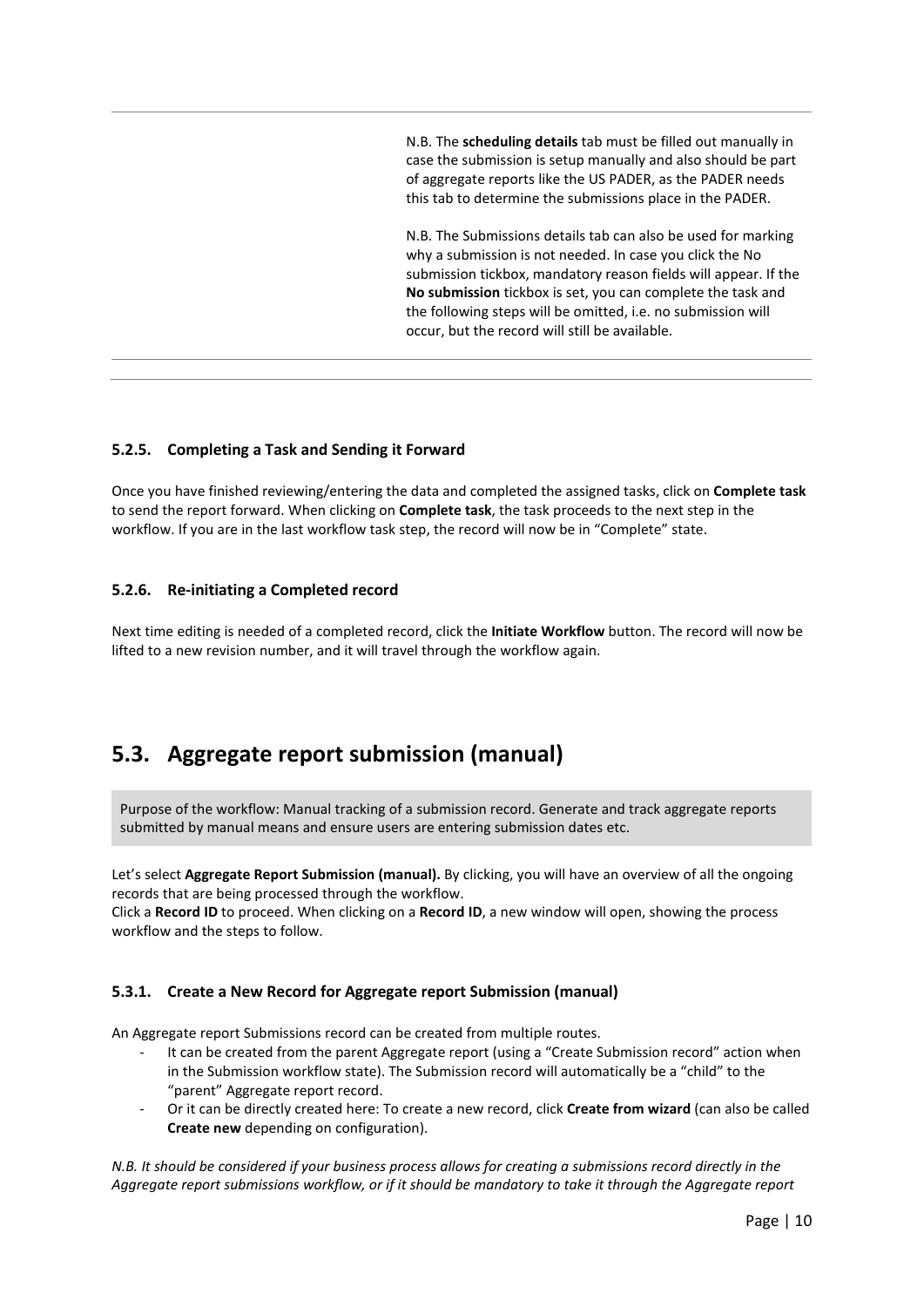*workflow. It can be configured to only allow creation in the Aggregate report submission (manual) workflow in the Application management part of HALOPV.*

#### **5.3.1.1. Set the record's basic data**

The **Record Title** is the identifier of the submission record you are about to create. It will not be visible in the actual report, so it is for your internal reference.

The **Record Type** must also be set, default options include a long list of format options (actual list may vary from the screenshot)

| Type<br>DSUR                                     |                                            |  |
|--------------------------------------------------|--------------------------------------------|--|
| <b>RMP</b>                                       |                                            |  |
| <b>DSUR</b>                                      |                                            |  |
| <b>PSUR</b><br>Calculated due date for this task | <b>UW WHO IDI VUIIINIVIIII VI HUINIVII</b> |  |

You can in this screen also set the due date (**Master Duedate**). If you do not set a date, the system will set a default value based on the configuration.

*N.B. For a submission record, you will also want to set the Reporting destination. This is done after the record is created. Here, you can click the More (…) menu, select basic information and here you can set the Reporting to via a dropdown. The Reporting destinations listed are all the Entities where the Reporting Destination? Tick box has been set to "Yes". This is not necessary for submission records that have been auto-scheduled, or created from an integration to Argus Safety or ARISg (in those cases, the destination will already have been set).*

#### **5.3.2. Working with the Aggregate report submissions (manual) records in the view/edit record screen**

No matter if you are creating a new record or clicking on an existing record from the records list, you will get to the same screen called **View/edit record**.

The **Record and task information** section of the view/edit record screen will indicate what is expected of the user, e.g. activities to be performed in the workflow task. The **Top workflow navigation bar** will indicate where in the workflow (which task step) your record is currently. If there is no workflow in the top of the screen, it is because the record has been completed.

#### **5.3.3. The Aggregate report Submission (manual) workflow**

The default workflow for the Aggregate report Submission (manual) workflow is:

Setup/Verify submission  $\sum$  Enter submission details

This also means that records will start in the **Setup/Verify submission** task step and the last step is **Enter submission details.**

It should be noted that the configuration of the workflow may vary, as the tasks are configurable using the **Application management** part of HALOPV (requires Application admin roles).

The configured actions for the task are listed to the right of the screen in the **Task Activities** section. The Task activities include both **Link** actions (links to functionality) and **Form** actions (opens forms for capturing of information). For ICSR Submissions (manual), the default list of actions is described in the following section: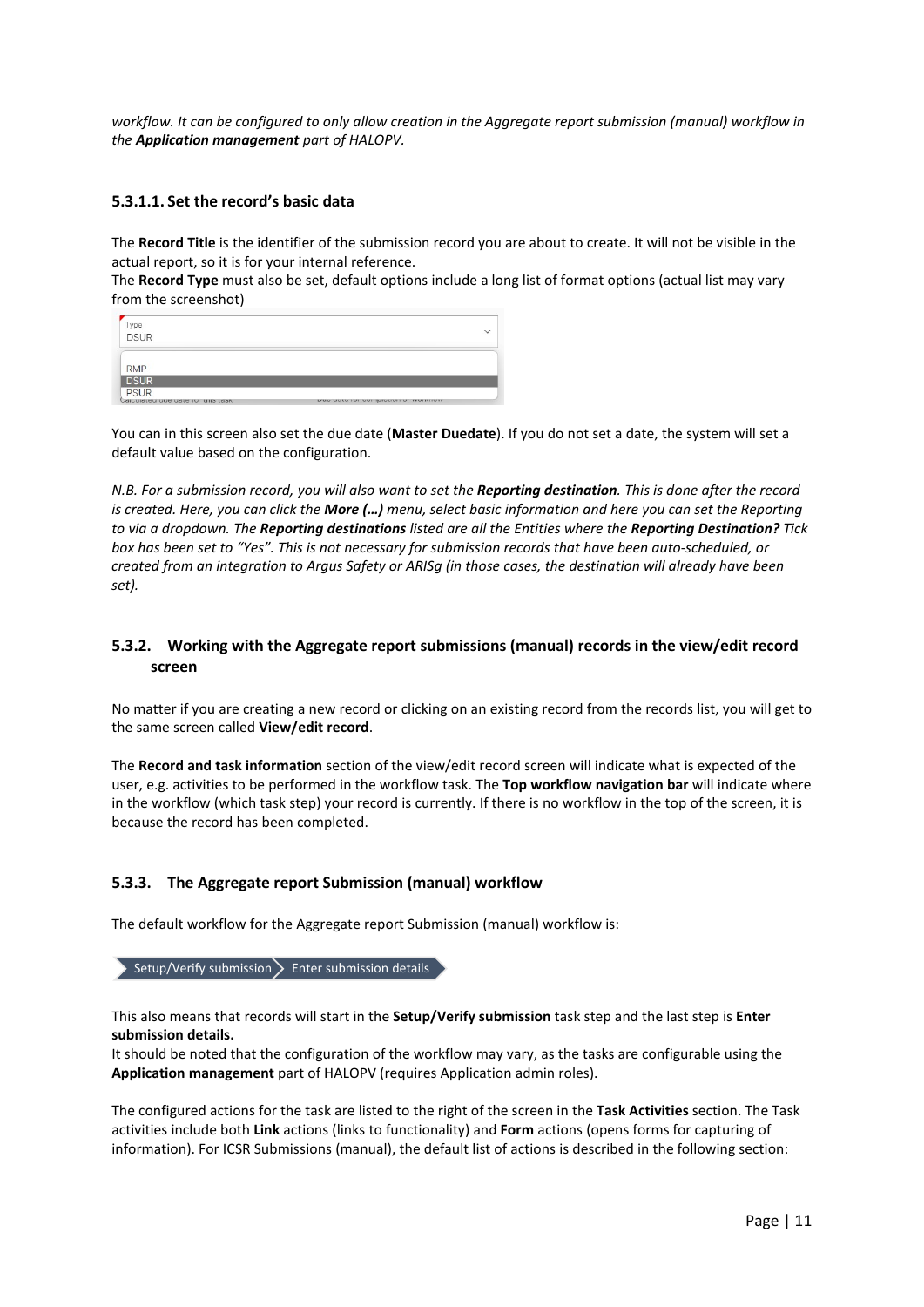#### **5.3.4. Task activities for Aggregate report Submissions (manual) records**

N.b. The first step in the workflow, **Generate report**, is typically automated, not leaving a lot of actions to the users. In case of generation failure, you can either use the Re-run the current task step action (see below table) The ones that may be needed to know about are listed below:

| Name of Activity                     | Type | Description                                                                                                                                                                                                                                                                                                                                                                                                                                                                                                                                                                                                                                                                                                                                                                                                                                                                                                                                                                  |
|--------------------------------------|------|------------------------------------------------------------------------------------------------------------------------------------------------------------------------------------------------------------------------------------------------------------------------------------------------------------------------------------------------------------------------------------------------------------------------------------------------------------------------------------------------------------------------------------------------------------------------------------------------------------------------------------------------------------------------------------------------------------------------------------------------------------------------------------------------------------------------------------------------------------------------------------------------------------------------------------------------------------------------------|
|                                      |      |                                                                                                                                                                                                                                                                                                                                                                                                                                                                                                                                                                                                                                                                                                                                                                                                                                                                                                                                                                              |
| Associate parent<br>Aggregate report | Form | Allows the user to select the exact aggregate report record<br>that should be the parent of the Submission. This is important<br>since the submission record will generate against the data /<br>forms in the parent.                                                                                                                                                                                                                                                                                                                                                                                                                                                                                                                                                                                                                                                                                                                                                        |
| <b>Manage Attachments</b>            | Link | Takes the user to the <b>Attachments screen.</b> This allows for<br>reviewing the automatically created file for submission, or to<br>upload you own submission file. If you upload your own file,<br>you can afterwards complete the task in order to progress the<br>workflow to next task.                                                                                                                                                                                                                                                                                                                                                                                                                                                                                                                                                                                                                                                                                |
| <b>Submissions details</b><br>form   | Form | Allows for adding/viewing the status of the submission record,<br>including data elements ordered in tabs:<br>Submissions details (Submission task deadline, Actual<br>Submission date, Authority confirmation date)<br>Scheduling details (not used for aggregate reports)<br>Privacy and blinding (Generate blinded, generate without<br>Personal identifiable information)<br>Transmission details (ID, acknowledgement date, submission<br>status code, submission status message)<br>For the automatic via gateway workflow, the transmissions<br>details are automatically populated.<br>N.B. The Submissions details tab can also be used for marking<br>why a submission is not needed. In case you click the No<br>submission tickbox, mandatory reason fields will appear. If the<br>No submission tickbox is set, you can complete the task and<br>the following steps will be omitted, i.e. no submission will<br>occur, but the record will still be available. |

#### **5.3.5. Completing a Task and Sending it Forward**

Once you have finished reviewing/entering the data and completed the assigned tasks, click on **Complete task** to send the report forward. When clicking on **Complete task**, the task proceeds to the next step in the workflow. If you are in the last workflow task step, the record will now be in "Complete" state.

#### **5.3.6. Re-initiating a Completed record**

Next time editing is needed of a completed record, click the **Initiate Workflow** button. The record will now be lifted to a new revision number, and it will travel through the workflow again.